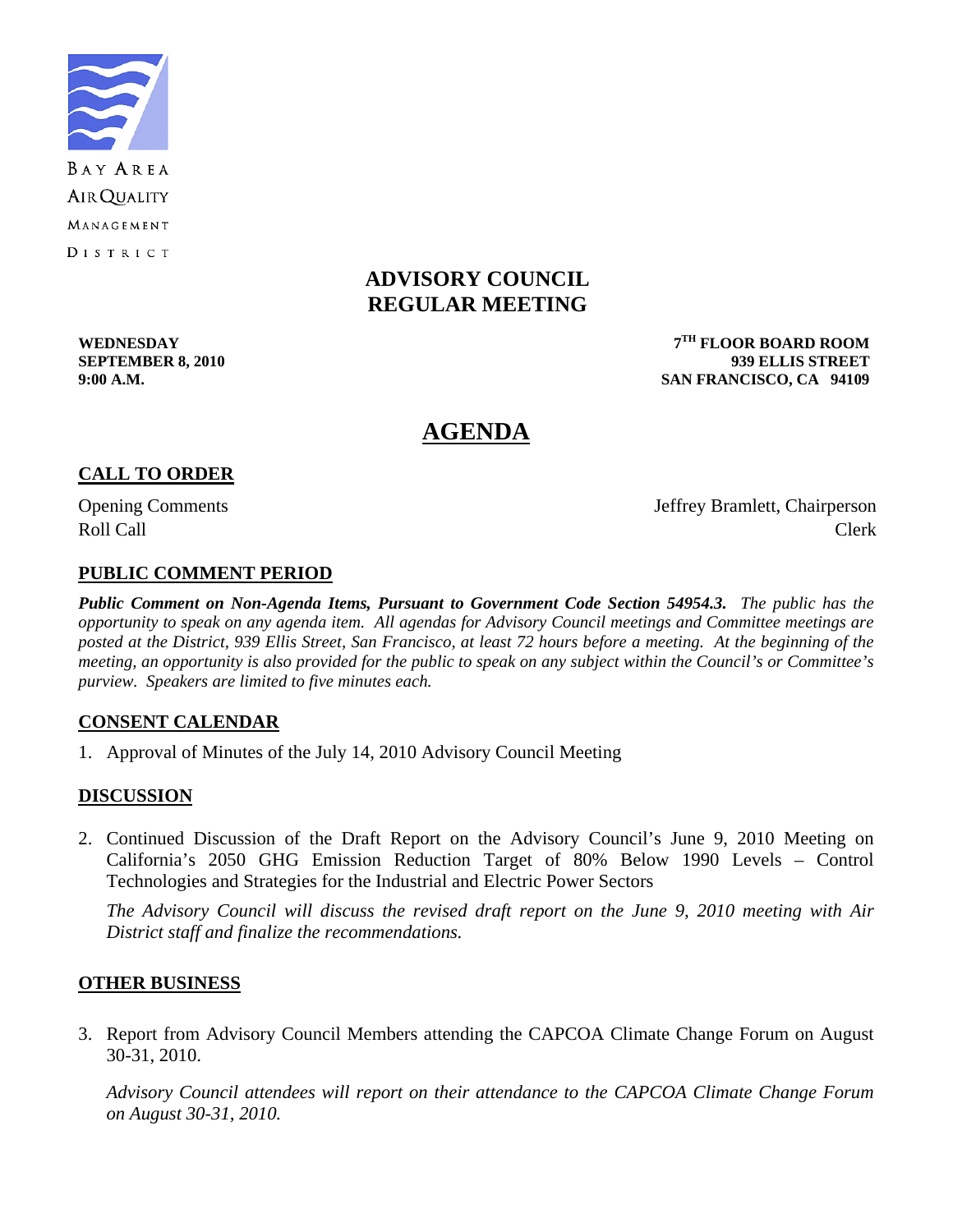#### 4. Council Member Comments/Other Business

*Council or staff members on their own initiative, or in response to questions posed by the public, may: ask a question for clarification, make a brief announcement or report on their own activities, provide a reference to staff about factual information, request staff to report back at a subsequent meeting concerning any matter or take action to direct staff to place a matter of business on a future agenda.* 

5. Time and Place of Next Meeting

 *9:00 a.m., Wednesday, October 13, 2010, 939 Ellis Street, San Francisco, CA 94109* 

6. Adjournment

#### **CONTACT EXECUTIVE OFFICE - 939 ELLIS STREET SF, CA 94109 (415) 749-5130**

**FAX: (415) 928-8560 BAAQMD homepage: [www.baaqmd.gov](http://www.baaqmd.gov/)**

- To submit written comments on an agenda item in advance of the meeting.
- To request, in advance of the meeting, to be placed on the list to testify on an agenda item.
- To request special accommodations for those persons with disabilities notification to the Clerk's Office should be given in a timely manner, so that arrangements can be made accordingly.
- Any writing relating to an open session item on this Agenda that is distributed to all, or a majority of all, members of the body to which this Agenda relates shall be made available at the District's offices at 939 Ellis Street, San Francisco, CA 94109, at the time such writing is made available to all, or a majority of all, members of that body. Such writing(s) may also be posted on the District's website [\(www.baaqmd.gov\)](http://www.baaqmd.gov/) at that time.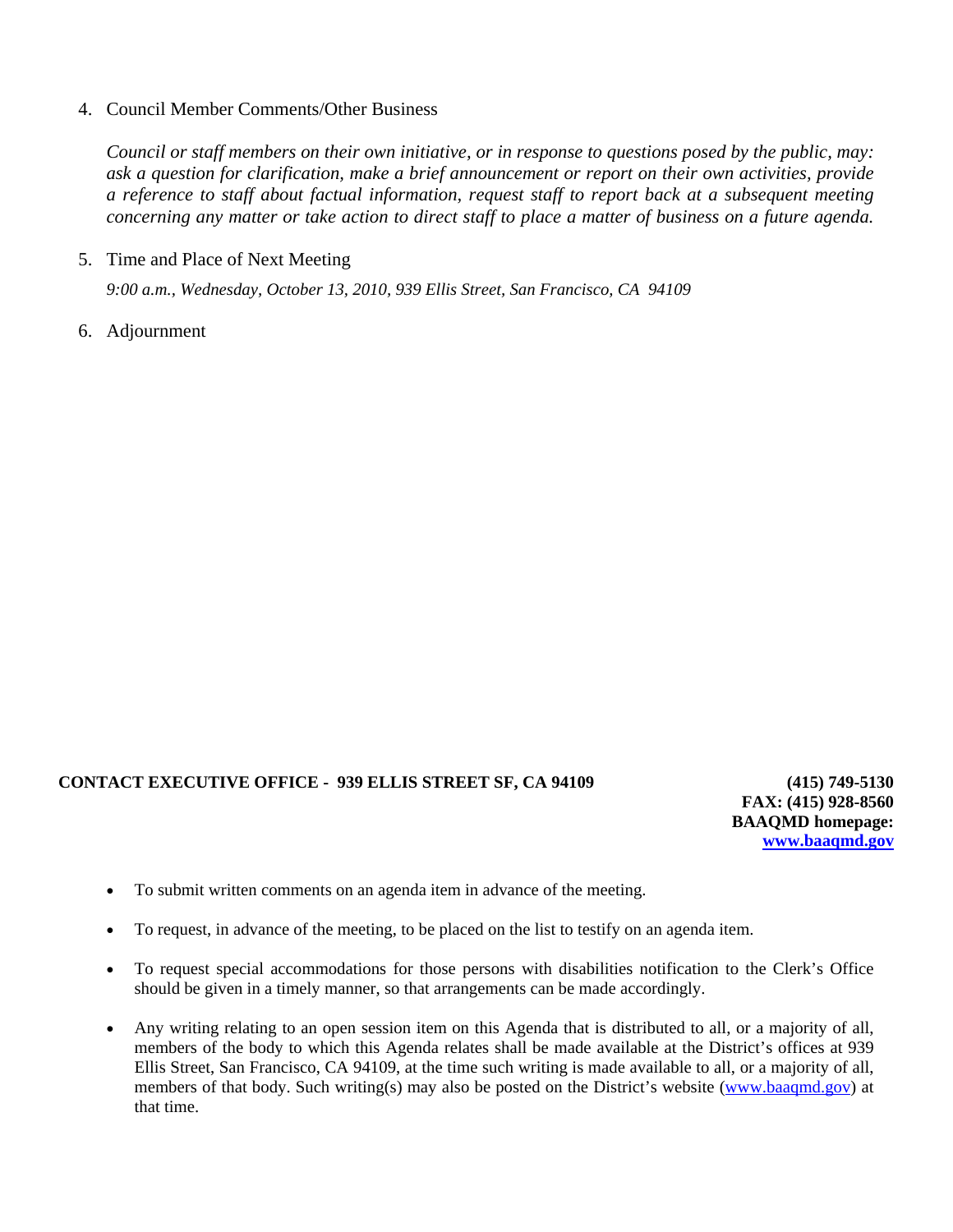# **BAY AREA AIR QUALITY MANAGEMENT DISTRICT 939 ELLIS STREET, SAN FRANCISCO, CALIFORNIA 94109 (415) 771-6000**

# **EXECUTIVE OFFICE: MONTHLY CALENDAR OF DISTRICT MEETINGS**

# **SEPTEMBER 2010**

| <b>TYPE OF MEETING</b>                                                                                                                                                | <b>DAY</b>      | <b>DATE</b> | <b>TIME</b>  | $_{\text{ROM}}$                                                     |
|-----------------------------------------------------------------------------------------------------------------------------------------------------------------------|-----------------|-------------|--------------|---------------------------------------------------------------------|
| <b>Advisory Council Regular Meeting</b>                                                                                                                               | Wednesday       | 8           | $9:00$ a.m.  | <b>Board Room</b>                                                   |
| <b>Joint Policy Committee</b><br><b>Special Meeting</b>                                                                                                               | Friday          | 10          | 10:00 a.m.   | <b>MTC</b> Auditorium<br>$101 - 8^{th}$ Street<br>Oakland, CA 94607 |
| <b>Board of Directors Regular Meeting</b><br>(Meets $I^{st}$ & $3^{rd}$ Wednesday of each Month)                                                                      | Wednesday       | 15          | 9:45 a.m.    | <b>Board Room</b>                                                   |
| <b>Joint Policy Committee</b><br><b>Special Meeting</b>                                                                                                               | Friday          | 17          | 10:00 a.m.   | <b>MTC Auditorium</b><br>$101 - 8^{th}$ Street                      |
| - RESCHEDULED TO SEPTEMBER 10, 2010                                                                                                                                   |                 |             |              | Oakland, CA 94607                                                   |
| <b>Board of Directors Strategic Facilities</b><br><b>Planning Ad Hoc Committee</b> (At the Call<br>of the Chair) - RESCHEDULED TO<br>SEPTEMBER 23, 2010 AT 11:00 A.M. | <b>Tuesday</b>  | 21          | 9:30 a.m.    | 4 <sup>th</sup> Floor<br><b>Conf. Room</b>                          |
| <b>Board of Directors Mobile Source</b><br><b>Committee</b> (Meets 4 <sup>th</sup> Thursday each Month)                                                               | <b>Thursday</b> | 23          | 9:30 a.m.    | 4 <sup>th</sup> Floor<br><b>Conf. Room</b>                          |
| <b>Board of Directors Strategic Facilities</b><br><b>Planning Ad Hoc Committee</b> (At the Call<br>of the Chair)                                                      | <b>Thursday</b> | 23          | $11:00$ a.m. | 4 <sup>th</sup> Floor<br><b>Conf. Room</b>                          |
| <b>Board of Directors Stationary Source</b><br><b>Committee</b> (At the Call of the Chair)                                                                            | <b>Monday</b>   | 27          | 9:30 a.m.    | <b>Board Room</b>                                                   |
| <b>Board of Directors Maritime Sources</b><br>& Ports Committee (At the Call of the<br>Chair)                                                                         | Wednesday       | 29          | 9:30 a.m.    | 4 <sup>th</sup> Floor<br><b>Conf. Room</b>                          |
| <b>OCTOBER 2010</b>                                                                                                                                                   |                 |             |              |                                                                     |
| <b>TYPE OF MEETING</b>                                                                                                                                                | <u>DAY</u>      | <b>DATE</b> | <b>TIME</b>  | <b>ROOM</b>                                                         |
| <b>Board of Directors Legislative</b><br><b>Committee</b> (At the Call of the Chair)                                                                                  | <b>Monday</b>   | 4           | $9:30$ a.m.  | 4 <sup>th</sup> Floor<br><b>Conf. Room</b>                          |
| <b>Board of Directors Regular Meeting</b><br>(Meets $I^{st}$ & $3^{rd}$ Wednesday of each Month)                                                                      | Wednesday       | 6           | 9:45 a.m.    | <b>Board Room</b>                                                   |
| <b>Advisory Council Regular Meeting</b>                                                                                                                               | Wednesday       | 13          | 9:00 a.m.    | <b>Board Room</b>                                                   |

October 2010 Calendar Continued on Next Page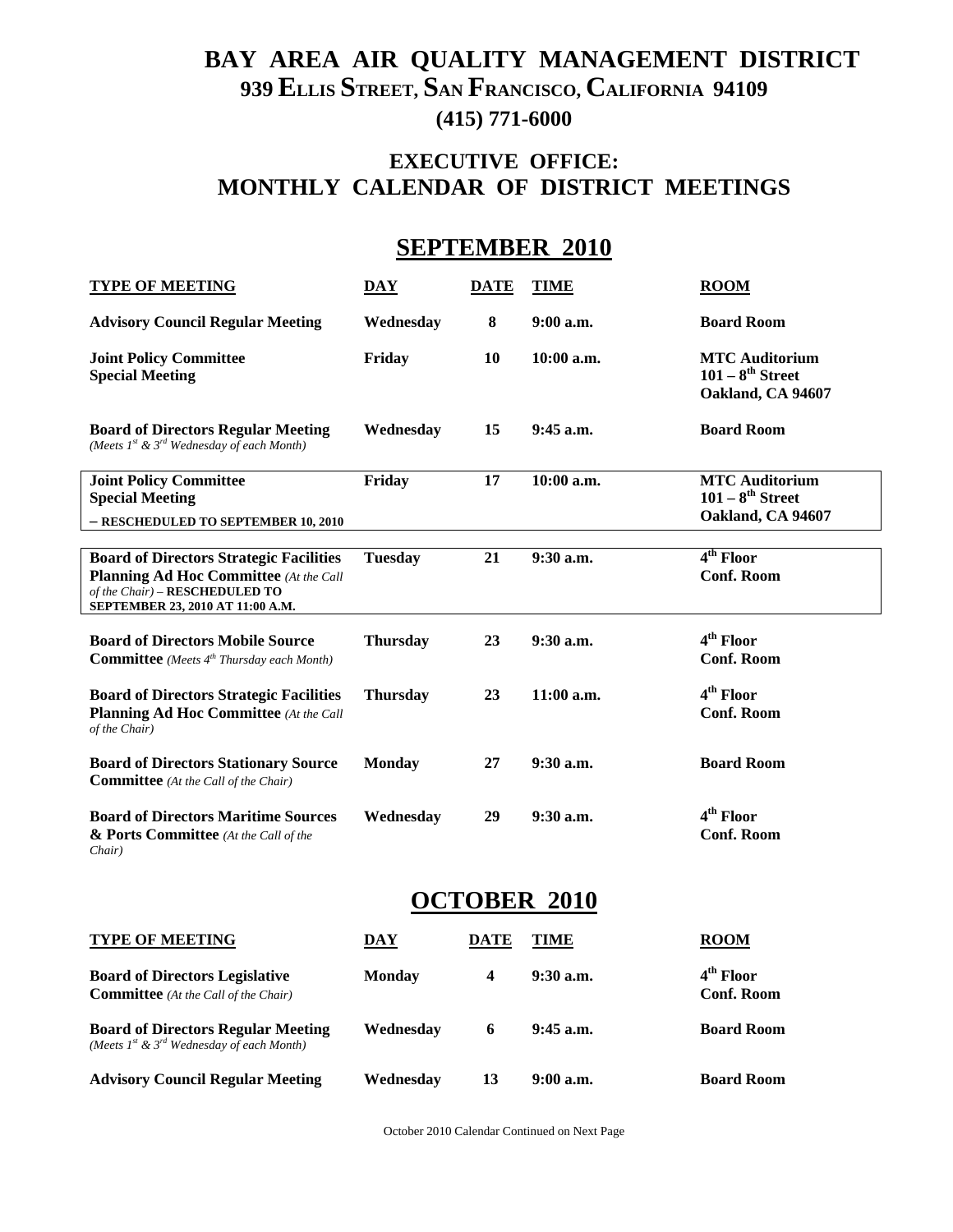# **OCTOBER 2010**

| <b>Board of Directors Regular Meeting</b><br>(Meets $I^{st}$ & $3^{rd}$ Wednesday of each Month) | Wednesdav       | 20          | $9:45$ a.m.          | <b>Board Room</b>                          |
|--------------------------------------------------------------------------------------------------|-----------------|-------------|----------------------|--------------------------------------------|
| <b>Board of Directors Public Outreach</b><br><b>Committee</b> (At the Call of the Chair)         | <b>Monday</b>   | 25          | $9:30$ a.m.          | $4th$ Floor<br><b>Conf. Room</b>           |
| <b>Board of Directors Mobile Source</b><br><b>Committee</b> (Meets $4^{th}$ Thursday each Month) | <b>Thursday</b> | 28          | $9:30$ a.m.          | 4 <sup>th</sup> Floor<br><b>Conf. Room</b> |
|                                                                                                  |                 |             | <b>NOVEMBER 2010</b> |                                            |
| <b>TYPE OF MEETING</b>                                                                           | DAY             | <b>DATE</b> | TIME                 | <b>ROOM</b>                                |
| <b>Board of Directors Regular Meeting</b>                                                        | Wednesdav       | 3           | $9:45$ a.m.          | <b>Board Room</b>                          |

| (Meets $I^{st}$ & $3^{rd}$ Wednesday of each Month)                                                             |                 |    |              |                                                                     |
|-----------------------------------------------------------------------------------------------------------------|-----------------|----|--------------|---------------------------------------------------------------------|
| <b>Advisory Council Regular Meeting</b>                                                                         | Wednesday       | 10 | $9:00$ a.m.  | <b>Board Room</b>                                                   |
| <b>Joint Policy Committee</b><br><b>Special Meeting</b>                                                         | Friday          | 12 | $10:00$ a.m. | <b>MTC</b> Auditorium<br>$101 - 8^{th}$ Street<br>Oakland, CA 94607 |
| <b>Board of Directors Regular Meeting</b><br>(Meets $I^{st}$ & $3^{rd}$ Wednesday of each Month)                | Wednesdav       | 17 | $9:45$ a.m.  | <b>Board Room</b>                                                   |
| <b>Board of Directors Mobile Source</b><br><b>Committee</b> (Meets $4^{th}$ Thursday each Month)<br>- CANCELLED | <b>Thursday</b> | 25 | $9:30$ a.m.  | 4 <sup>th</sup> Floor<br><b>Conf. Room</b>                          |

**HL – 9/1/10 (3:45 p.m.) P/Library/Forms/Calendar/Calendar/Moncal**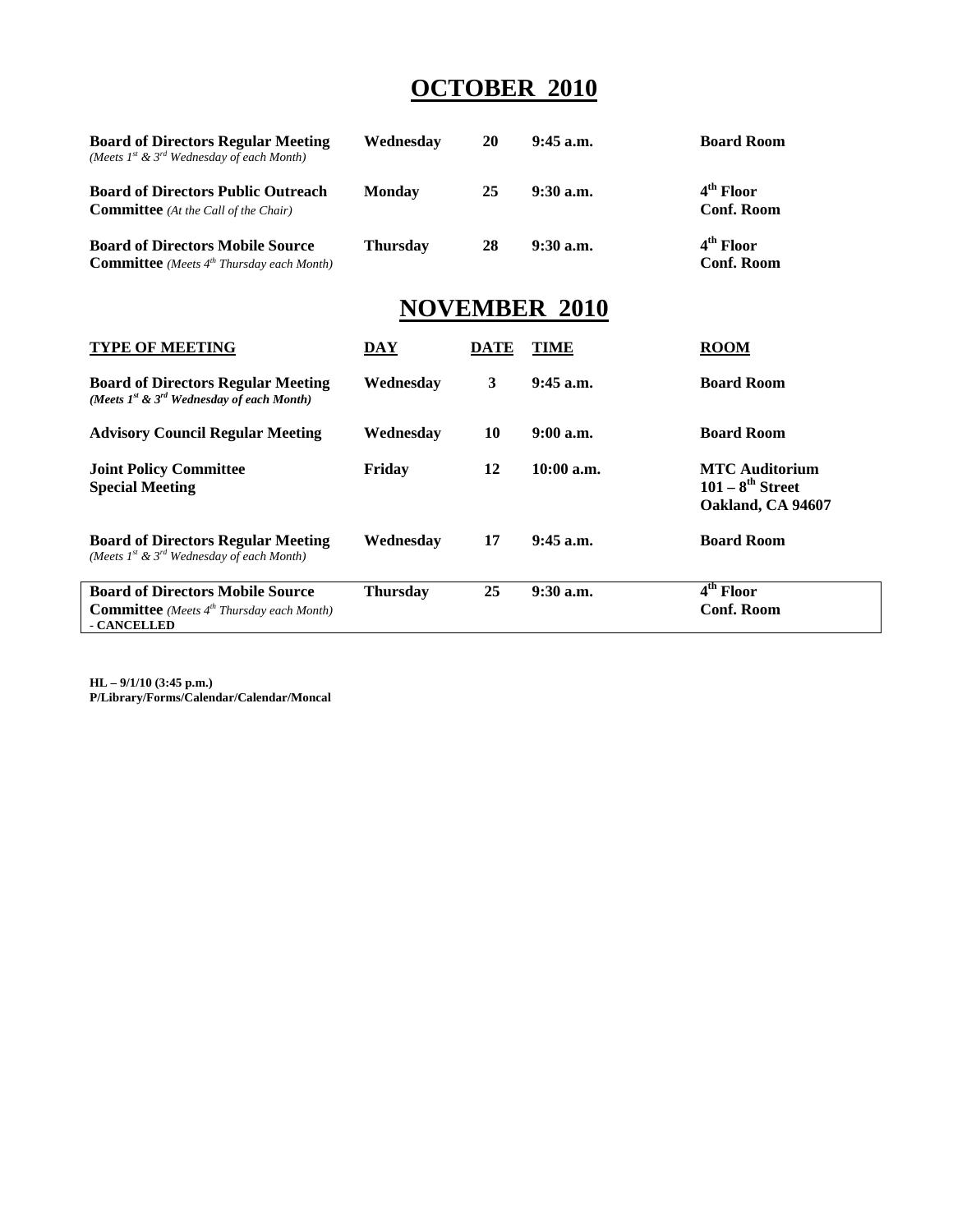# AGENDA: 1

### BAY AREA AIR QUALITY MANAGEMENT DISTRICT Memorandum

- To: Chairperson Bramlett and Members of the Advisory Council
- From: Jack P. Broadbent Executive Officer/APCO
- Date: August 30, 2010

Re: Advisory Council's Draft Meeting Minutes of July 14, 2010

#### RECOMMENDED ACTION

Approve attached draft minutes of the Regular Advisory Council's meeting of July 14, 2010.

#### DISCUSSION

Attached for your review and approval are the draft minutes of the July 14, 2010 Advisory Council meeting.

Respectfully submitted,

Jack P. Broadbent Executive Officer/APCO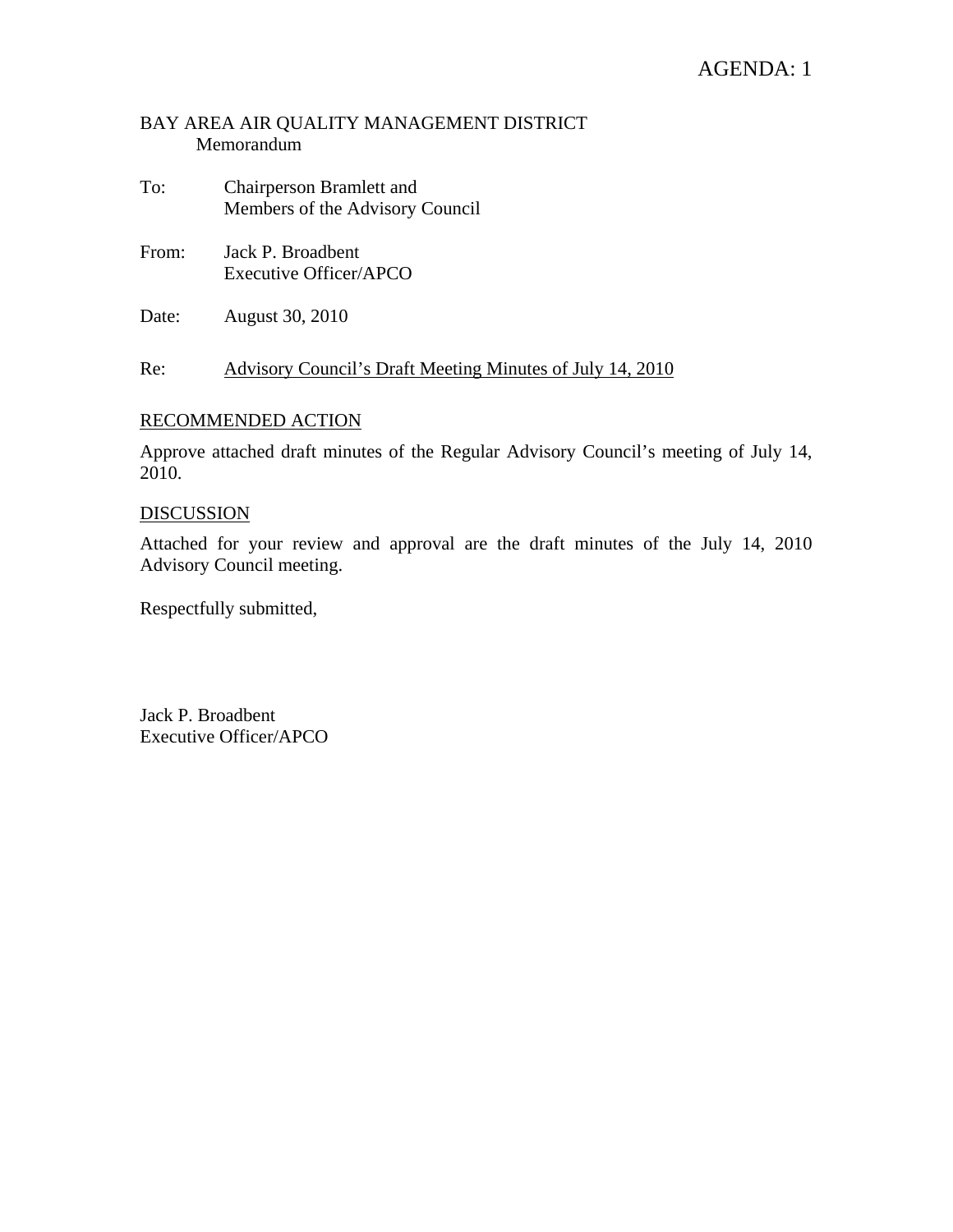AGENDA: 1

Bay Area Air Quality Management District 939 Ellis Street San Francisco, CA 94109 (415) 749-5000

#### **DRAFT MINUTES**

Advisory Council Regular Meeting 9:00 a.m., Wednesday, July 14, 2010

#### **CALL TO ORDER**

| <b>Opening Comment:</b>       | Chairperson Bramlett called the meeting to order at 9:00 a.m.                                                                                                                                                                                                                                                                                         |
|-------------------------------|-------------------------------------------------------------------------------------------------------------------------------------------------------------------------------------------------------------------------------------------------------------------------------------------------------------------------------------------------------|
| <b>Roll Call:</b>             | Chairperson Jeffrey Bramlett, M.S., Vice Chairperson Ken Blonski,<br>M.S.; Secretary Stan Hayes; Council Members Jennifer Bard, Benjamin<br>Bolles, Harold Brazil, John Holtzclaw, Ph.D., Robert Huang, Ph.D.,<br>Kraig Kurucz, M.S., Gary Lucks, JD, CPEA, REA I, Kendall Oku,<br>Michael Sandler, Jonathan Ruel and Dorothy Vura-Weis, M.D., M.P.H. |
| Absent:                       | Council Members Louise Bedsworth, Ph.D., Robert Bornstein, Ph.D.,<br>Alexandra Desautels, and Rosanna Lerma, P.E., Jane Martin, Dr.Ph.D.,<br>and Debbie Mytels                                                                                                                                                                                        |
| <b>Public Comment Period:</b> | There were no public comments.                                                                                                                                                                                                                                                                                                                        |

#### **Consent Calendar**:

#### **1. Approval of Minutes of the June 9, 2010 Advisory Council Meeting**

Council Members requested the following corrections to the June 9, 2010 minutes:

- Page 13, last paragraph,  $3<sup>rd</sup>$  sentence; replace the word, "photosynthetics" with "photosynthesis";
- Page 2,  $2<sup>nd</sup>$  paragraph, replace "power plans" with "power plants";
- Page 4,  $5<sup>th</sup>$  paragraph; "Mr. Carter added they believe this could be realistic to sell in the next few years as a produce product salable on market."
- **Page 6; "He referred to the problem, stating that beginning in the industrial revolution the use of** fossil fuels skyrocketed in the 1940's and it is now on the order of 25 billion tons per year of CO2 emitted by the burning of fossil fuels."
- Page 10; last sentence; "She described how cap and trade compliments complements the other components of AB 32 implementation plan,"
- Page 12,  $3^{rd}$  paragraph,  $3^{rd}$  line; "The beauty of the cap and trade compared to a BACT approach is that it gives companies under the cap flexibility."

**Council Action:** Member Hayes made a motion to approve the minutes of June 9, 2010, as amended; Member Holtzclaw seconded the motion; unanimously carried without objection.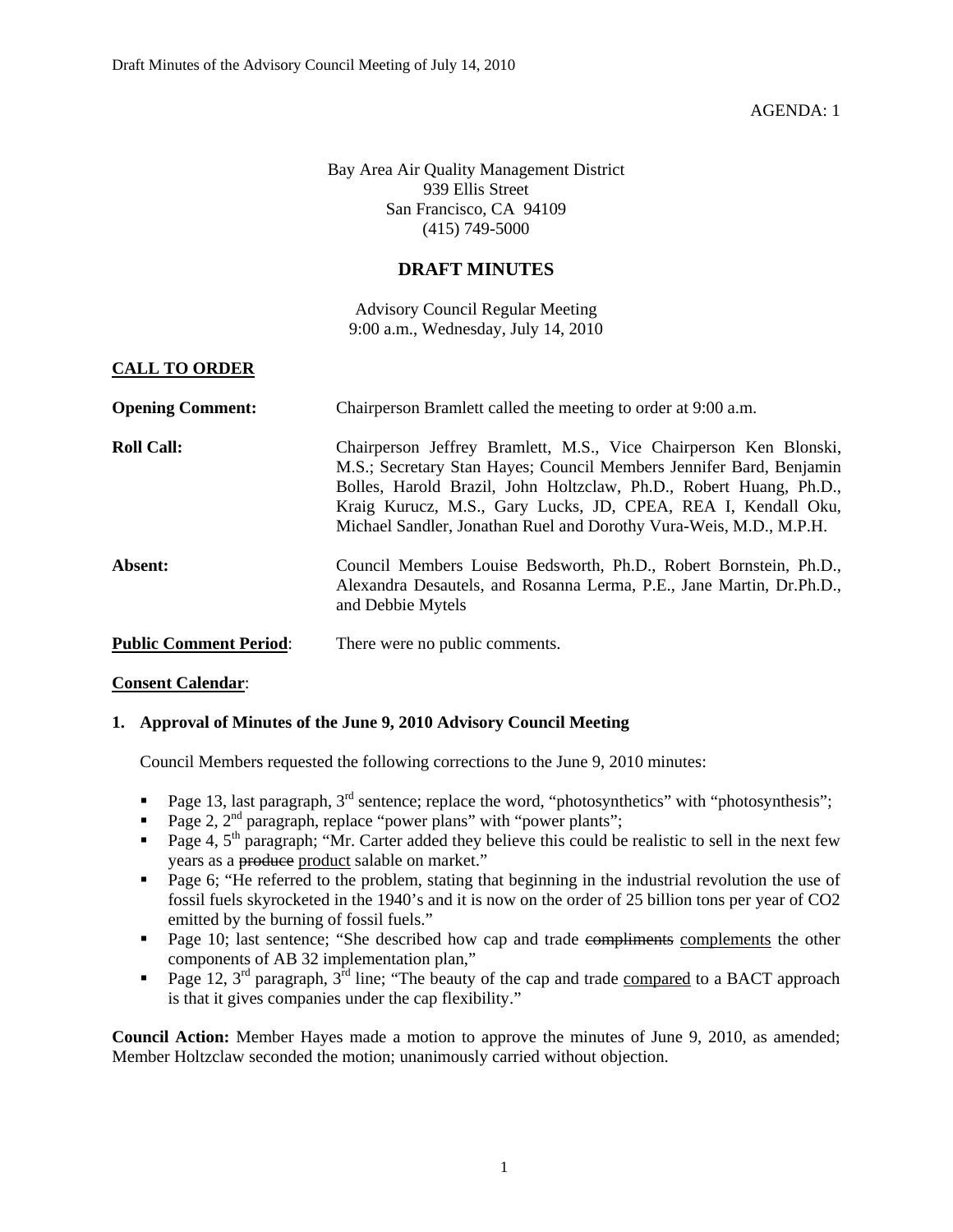#### **PRESENTATION: CALIFORNIA'S 2050 GHG EMISSION REDUCTION TARGET – CONTROL TECHNOLOGIES & STRATEGIES FOR INDUSTRIAL & ELECTRIC POWER SECTORS**

#### **2. Discussion of Draft Report on the Advisory Council's June 9, 2010 Meeting on California's 2050 GHG Emission Reduction Target of 80% Below 1990 Levels – Control Technologies and Strategies for the Industrial and Electric Power Sectors**

Council Member Sandler said he served as Lead Author and thanked participants for their feedback and work on the Draft Report. He grouped the categories of carbon capture, membrane capture, sequestration, and cap and trade, and identified their individual emerging issues and recommendations.

Council Members discussed the Draft Report section by section and provided additions, deletions, and statements for further refinement. They agreed that the work group members would further refine and finalize the Draft Report.

#### **3. Report from Advisory Council Members attending the Annual Air & Waste Management Association (AWMA) Meeting June 22-25, 2010**

It was noted that Secretary Blonski, and Council Members Holtzclaw and Bornstein attended the A&WMA Conference on behalf of the Air District, as well as Council Members Brazil and Hayes, who attended on behalf of their respective employers. Those Council Members attending the conference individually provided a brief report on highlights of conference sessions, presentations, and activities.

#### **OTHER BUSINESS**

#### **4. Council Member Comments/Other Business**

Council Member Lucks suggested work group members meet at the conclusion of the meeting to further refine the Draft Report, to be presented at the September 8, 2010 Advisory Council meeting.

Chairperson Bramlett reported that he and Council Member Kurucz attended the June 16, 2010 Board of Directors meeting. Mr. Kurucz served as lead author for the Final Report from the March 10, 2010 Advisory Council Meeting on California's 2050 Greenhouse Gas (GHG) Emission Reduction Target – Industrial Sector.

Council Member Kurucz said he provided a PowerPoint presentation to the Board, recapped discussions of the Advisory Council's work to date, presented recommendations developed by the Advisory Council work group, and identified industrial sector emerging issues.

Vice Chairperson Blonski noted that there is an excellent article in the Bay Area Monitor regarding volatile organic compounds and eucalyptus.

Council Member Bard reported that Sonoma County has identified its targets for reducing GHG's for land use and transportation for 2020 and 2035, which are 7% for 2020 and 10% for 2035. The California Air Resources Board (CARB) is hosting a workshop and will receive feedback on the targets on July 21, 2010 10:30 to 1:30 p.m. at Caltrans, 111 Grand Avenue, Oakland. The Metropolitan Transportation Commission (MTC) has reviewed additional models which show that up to 18% in reductions by 2035 is feasible with a variety of modeling that looks at land use, pricing, and additional technologies. The MTC Board will vote at its July 28, 2010 meeting on its final targets.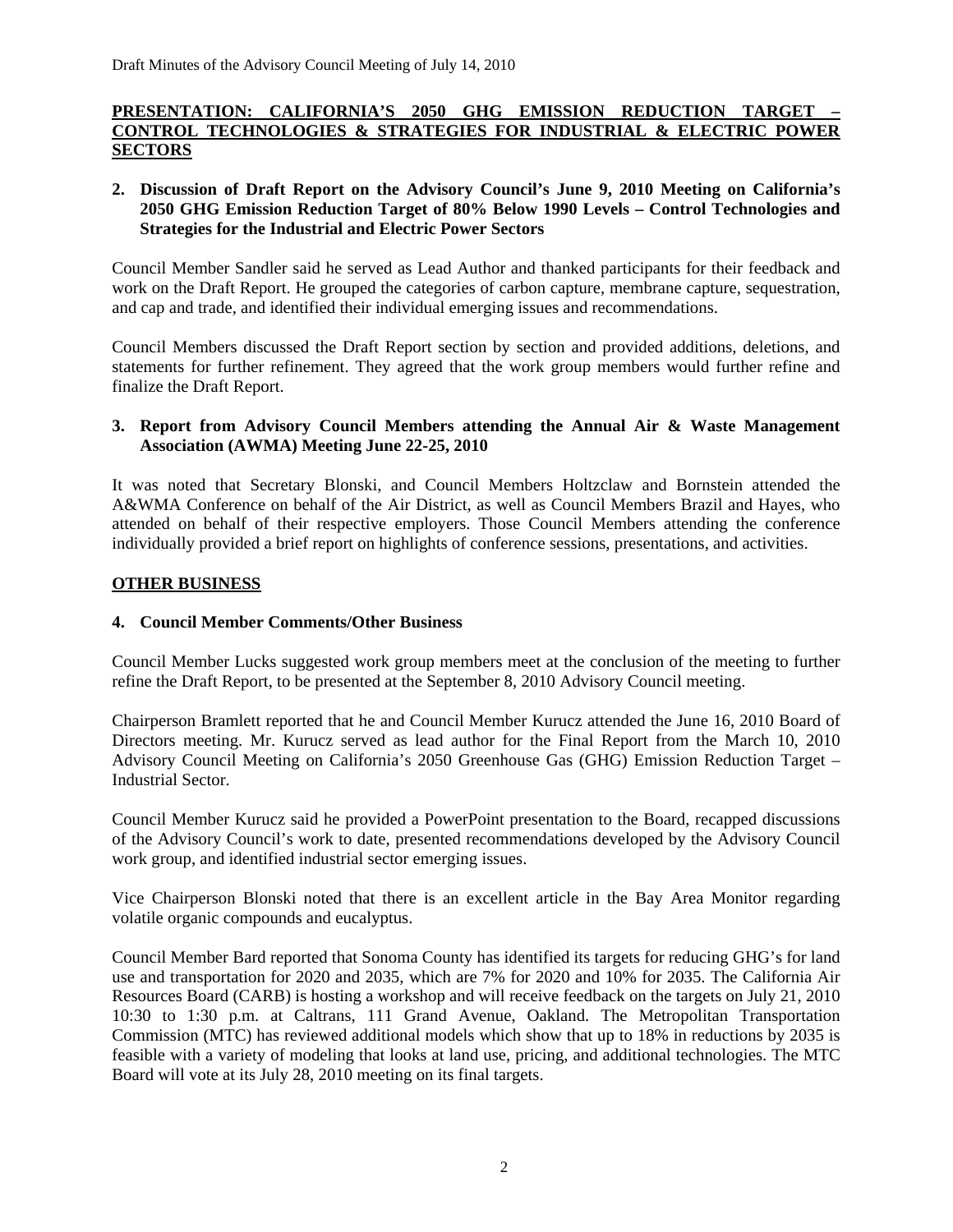Additionally, Council Member Bard stated that CARB is updating its advanced clean cars regulations. She said the greatest emissions reductions will be from the transportation sector through advanced car technology, and it is important that regulations move forward to achieve goals. Four regulations are being updated. She asked for organizations to sign onto the campaign and distributed endorsement forms. She also reported that Proposition 23 will be on the November ballot and asked that individuals and organizations join the "No on 23 Campaign."

Council Member Kurucz provided an update on alternative energy projects at Lockheed Martin, referred to the 60 Minutes report on the blume energy fuel cells, and reported that they are moving forward with installing a ½ MW project at their site. He said the efficiency of electricity goes from 36% to 52% by producing it locally without the transmission losses. On a more personal note, he reported that he had solar panels installed at his own residence, and over a period of 3 days, his meter went negative for kilowatt hours.

Council Member Lucks reported that on July 27, 2010, he will attend the Annual Meeting of the West Coast Regional Auditing Roundtable. He also noted that he is teaching a course on Climate Change and California's AB 32 law on July 30, 2010, at UC Berkeley Extension in San Francisco.

- **5. Time and Place of Next Meeting 9:00 a.m.** 11:00 a.m., Wednesday, September 8, 2010, 939 Ellis Street, San Francisco, CA 94109.
- **6. Adjournment:** The meeting adjourned at 11:17 a.m.

 Lisa Harper Clerk of the Boards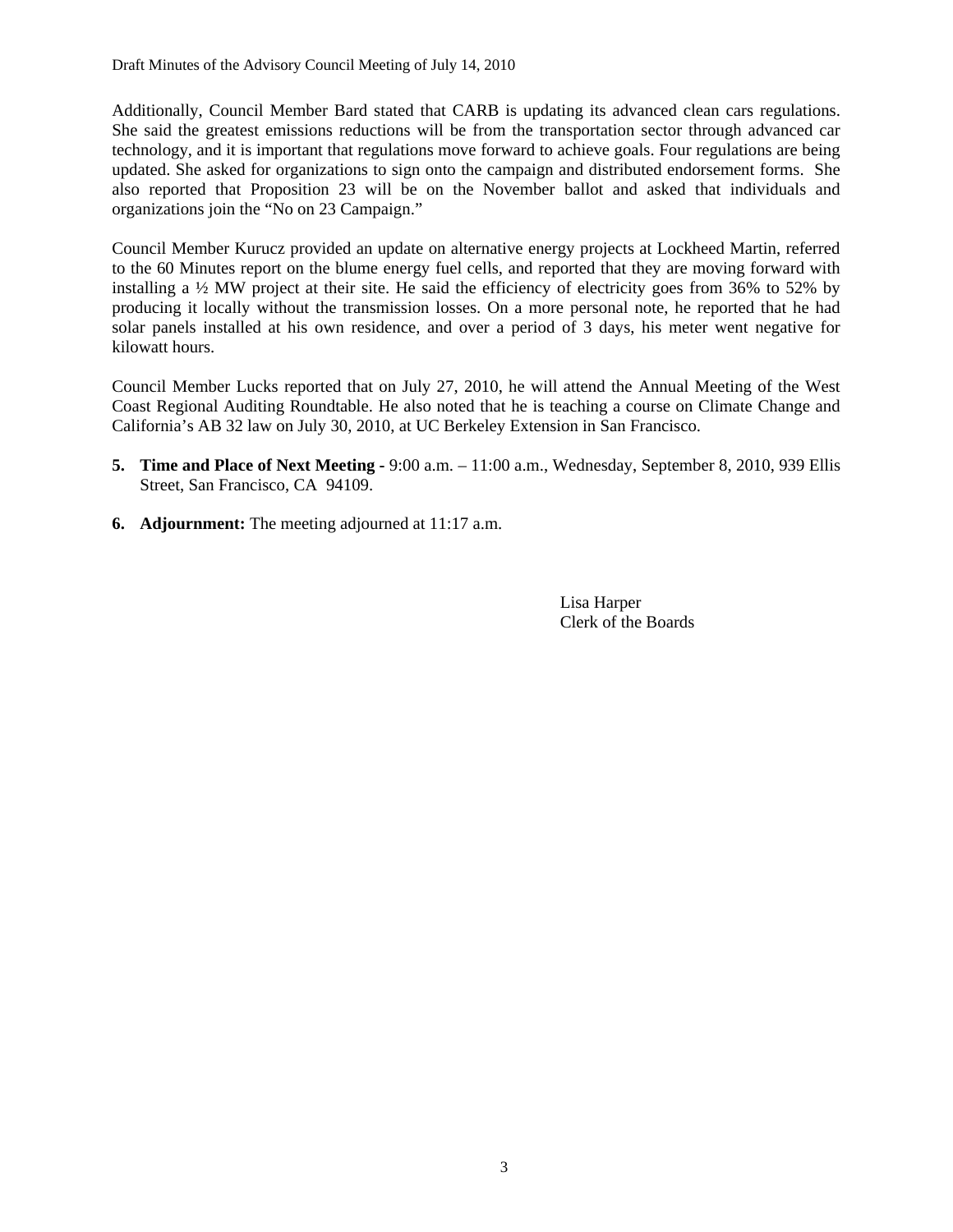# BAY AREA AIR QUALITY MANAGEMENT DISTRICT Memorandum

| To:   | Chairperson Jeffrey Bramlett and<br>Members of the Advisory Council                                                                                                                                                                                         |
|-------|-------------------------------------------------------------------------------------------------------------------------------------------------------------------------------------------------------------------------------------------------------------|
| From: | Jack P. Broadbent, Executive Officer                                                                                                                                                                                                                        |
| Date: | September 1, 2010                                                                                                                                                                                                                                           |
| Re:   | Continued Discussion of Draft Report on the Advisory Council's June 9, 2010<br>Meeting on California's 2050 GHG Emission Reduction Target of 80% Below<br>1990 Levels – Control Technologies & Strategies for Industrial & Electric<br><b>Power Sectors</b> |

The attached *revised* Draft Report for the June 9, 2010 Advisory Council Meeting on California's 2050 GHG emission reduction target of 80% below 1990 levels – Control Technologies & Strategies for Industrial & Electric Power Sectors was prepared by Advisory Council Members Michael Sandler, Jenny Bard, John Holtzclaw, Jonathan Ruel, Robert Bornstein, Stan Hayes, Louise Bedsworth, and Robert Huang.

The Advisory Council will discuss the *revised* Draft Report with Air District staff and finalize recommendations and report.

Respectfully submitted,

Jack P. Broadbent Executive Officer/APCO

Prepared by: Gary Kendall Reviewed by: Jean Roggenkamp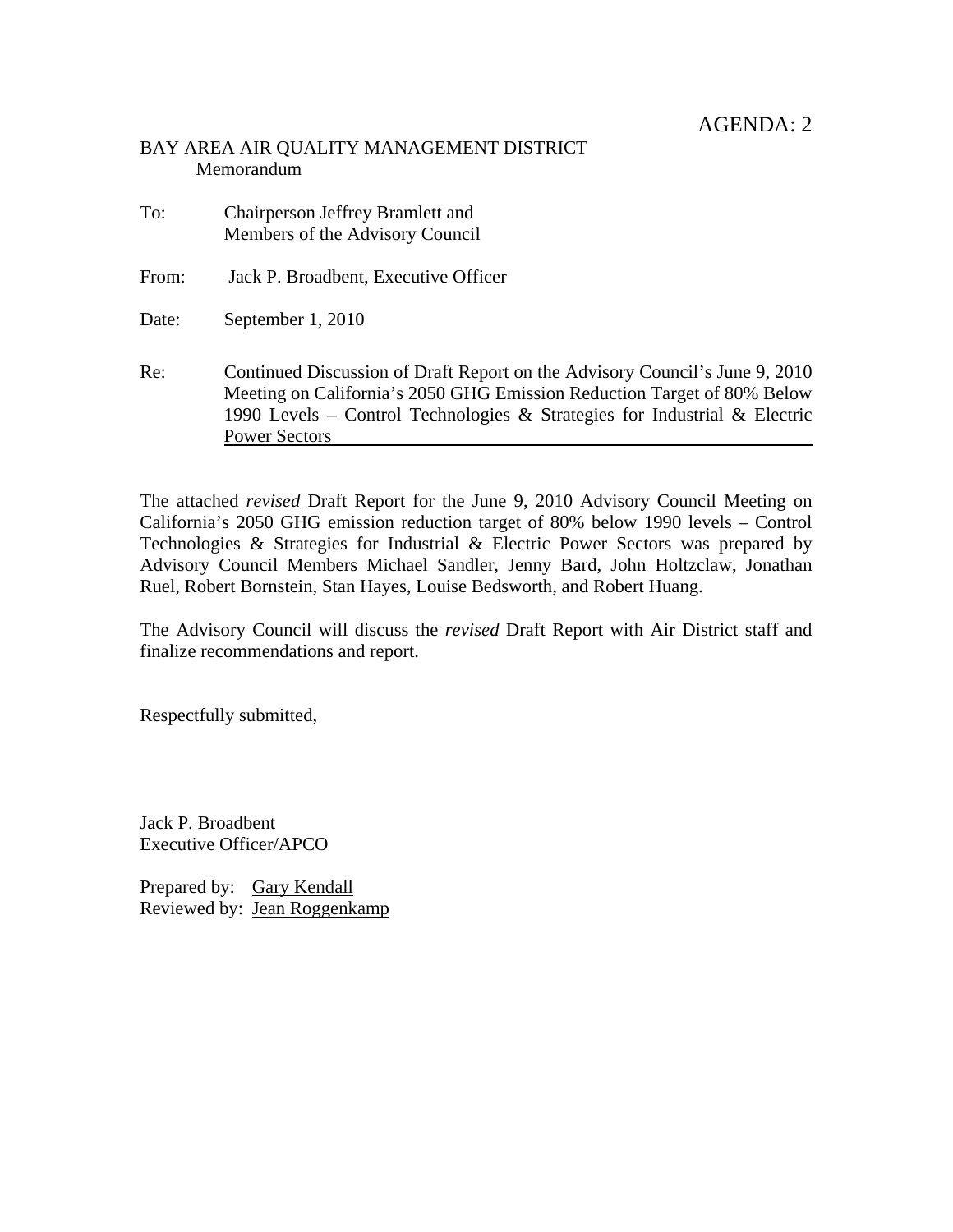# REVISED DRAFT REPORT ON THE JUNE 9, 2010 ADVISORY COUNCIL MEETING ON CALIFORNIA'S 2050 GHG EMUISSION REDUCTION TARGET OF 80% BELOW 1990 LEVELS – CONTROL TECHNOLOGIES AND STRATEGIES FOR THE IDUSTRIAL AND ELECTRIC POWER SECTORS

# FOR DISCUSSION BY THE ADVISORY COUNCIL AT THE SEPTEMBER 8, 2010 MEETING

# SUMMARY

Based on the California Air Resources Board's 2006 GHG Emission Inventory, the industrial and electric power sectors combined contribute about 42 percent of California's GHG emissions, slightly more than the transportation sector's 39 percent. The Air District has regulatory authority for industrial sources and power plants and is also responsible for implementing AB32 measures for stationary sources in the Bay Area. The June 9, 2010 Advisory Council meeting was focused on technologies and strategies to reduce GHG emissions from the industrial and electric power sectors to 80 percent below 1990 levels by 2050.

The following presentations were given at that meeting:

- 1. *Mineralization via Aqueous Precipitation (MAP) for Carbon Capture & Sequestration* by Tom Carter, VP Government Affairs, Calera Corporation. Mr. Carter oversees Calera's federal, state, and international government affairs. He previously served a similar role as Senior Vice President of Government Affairs for the National Ready Mixed Concrete Association. Mr. Carter has over a dozen years of experience in advocacy, with an emphasis on global climate change, and legislation and regulations related to industrial emissions. Mr. Carter earned both a Juris Doctor and a Bachelor of Science in Business Administration from the University of North Carolina.
- 2. *Membrane Technology for Carbon Capture* by Richard Baker, Ph.D., Principal Scientist, Membrane Technology & Research (MTR). Dr. Baker founded MTR in 1982, and served as President for 25 years. He is currently leading MTR's new development program for membrane-based biomass/biofuel ethanol separations, is the author of more than 100 papers and over 100 patents, all in the membrane area. Two editions of his book, *Membrane Technology and Applications*, were published in 2000 and 2004, and a third edition is in progress. Dr. Baker serves on the Editorial Board of the *Journal of Membrane Science,* is founder and past president of the International Controlled Release Society, and co-founder of the North American Membrane Society (NAMS). In 2002, he was recipient of the first NAMS Alan S. Michaels Award for Innovation in Membrane Science and Technology.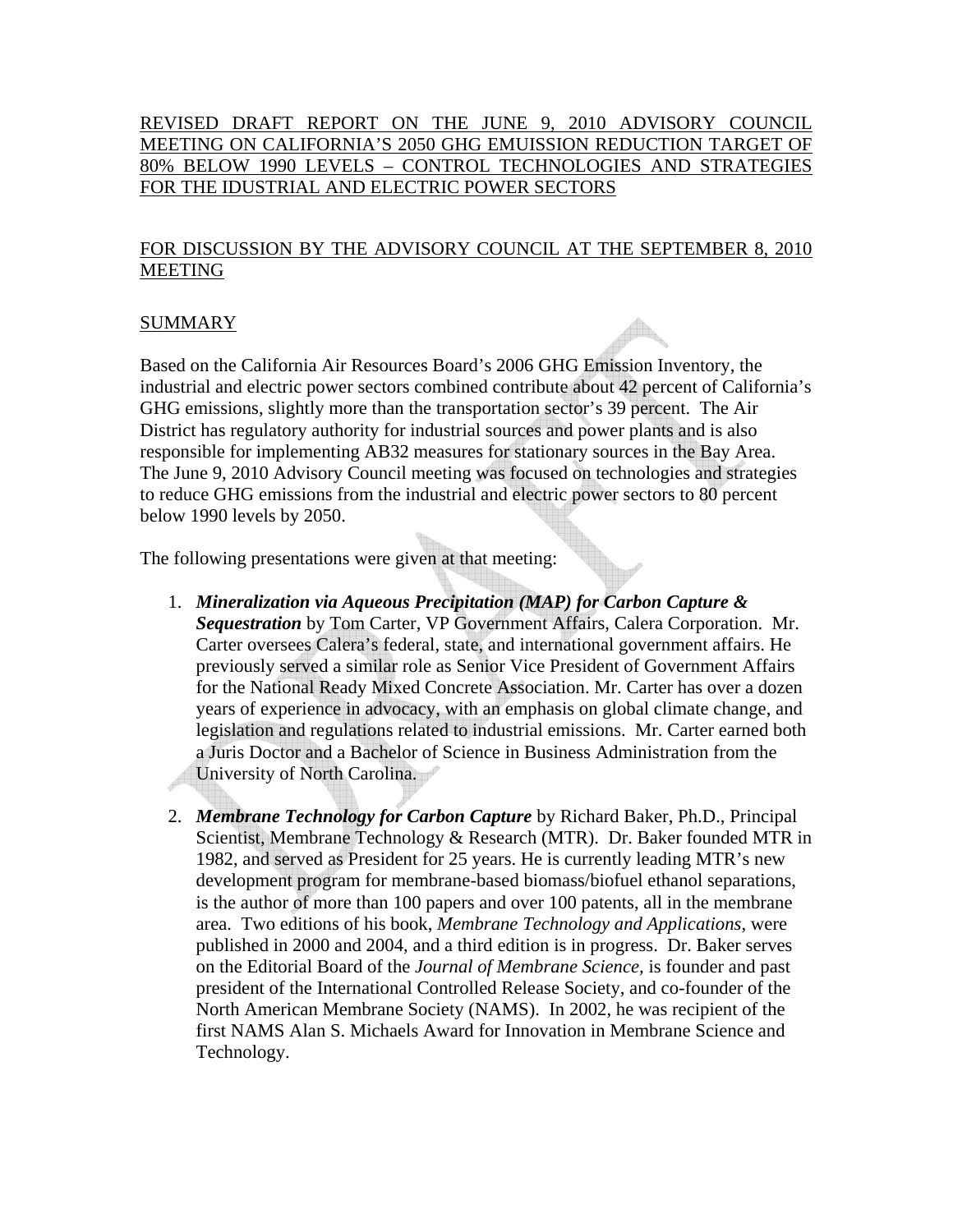- 3. *Geologic Carbon Sequestration* by John Beyer, Ph.D., Staff Scientist, Geophysics Department, Earth Sciences Division, Lawrence Berkeley National Laboratory. Dr. Beyer manages West Coast Regional Carbon Sequestration Partnership (WESTCARB) projects in California and Arizona. These U.S. Department of Energy/industry collaborative projects involve drilling wells and injecting  $CO<sub>2</sub>$  into deep saline aquifers, then using geophysical techniques to monitor the movement and stabilization of the  $CO<sub>2</sub>$  in the earth. Dr. Beyer previously worked at the California Energy Commission in the Public Interest Energy Research (PIER) Program, and a major part of his career has involved the exploration for and development of geothermal resources. As an independent consultant he planned and managed geophysical (magnetotelluric [MT]) surveys of geothermal prospects in Indonesia, the Azores, and Japan.
- *4. California Air Resources Board Draft Regulation for a Cap-and-Trade Program* by Jan Mazurek, Ph.D., Advisor for Science and Technology Policy, Air Resources Board. Jan Mazurek is senior policy advisor to Air Resources Board Chair, Mary Nichols. Dr. Mazurek has worked in the environmental policy field for nearly 20 years. Before coming to the ARB, she directed the Washington D.C. office of Duke University's Nicholas Institute for Environmental Policy Solutions working closely on Congressional climate proposals. In 2008, Dr. Mazurek served as an EPA reviewer for the Obama-Biden Presidential Transition Team. Prior to this service, she directed the Energy & Environment Project at the Progressive Policy Institute. Dr. Mazurek is the author of "Making Microchips: Policy, Globalization, and Restructuring in the U.S." (MIT 2003), is the co-author with Terry Davies of "Pollution Control: Does the U.S. System Work?" (Johns Hopkins 1998) and holds a doctorate in Public Affairs from UCLA.

# **DISCUSSION MEETING**

The Advisory Council held a meeting on July 14, 2010 to discuss the presentations from June 9, 2010 and a draft of this report. Minutes of the July 14 discussion meeting are attached to this report.

# **CARBON CAPTURE**

# **Carbon Capture Key Points**

- 1. Capturing carbon emissions appears to be necessary to meet the 2050 target. Once captured, it must be stored somewhere. This may include storage underground, under water, or in cement.
- 2. Carbon capture alone does not solve the problem, but could help to buy us time.
- 3. Calera is a start-up company that is working on an alternative to traditional cement production, currently being tested in a pilot plant near Moss Landing. The Calera process converts  $CO<sub>2</sub>$  into "permanently" sequestered concrete (mineral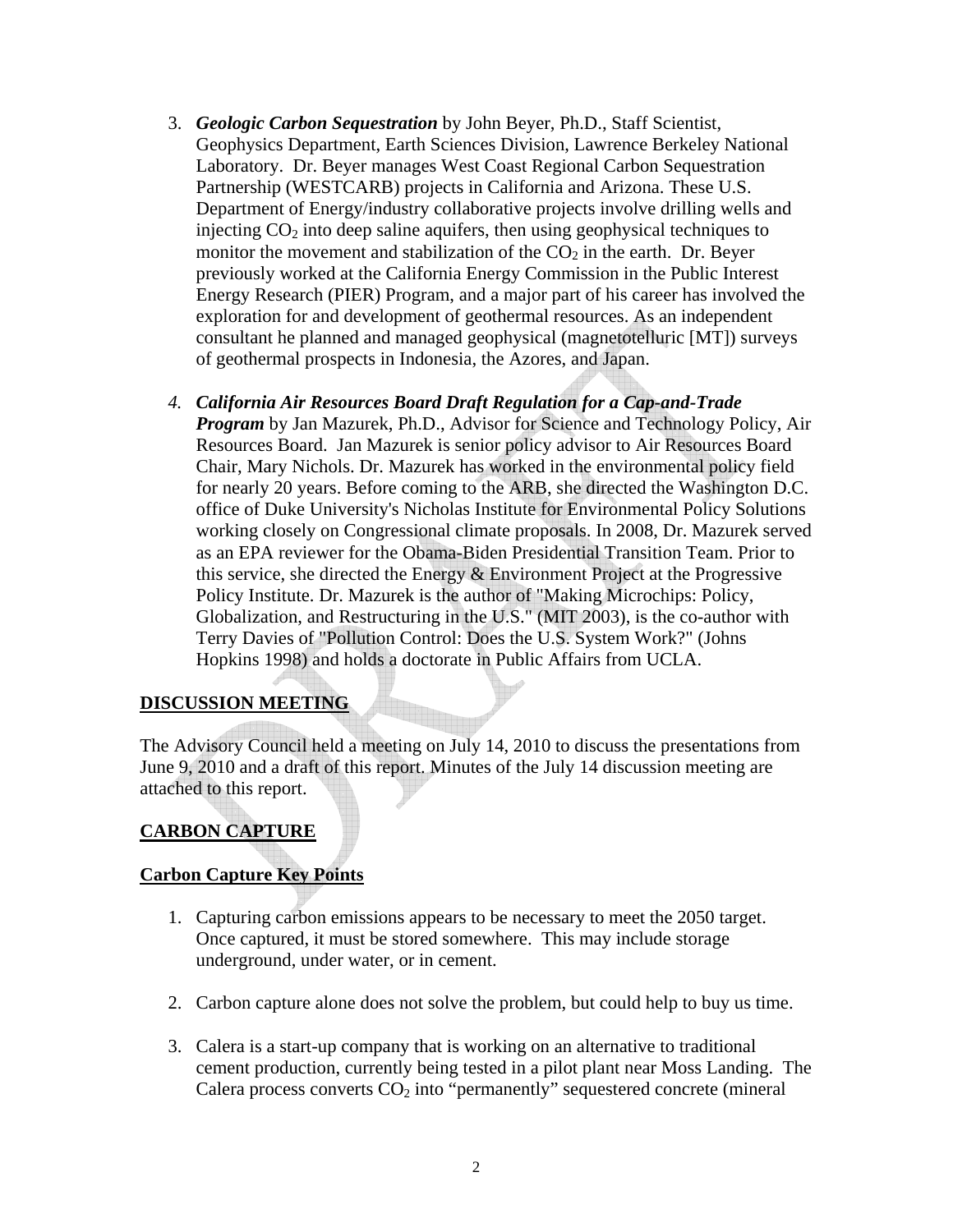carbonates) to be used as building materials. This alternative cement production process may offer co-benefits such as sequestration of toxics from power plant flue gas (such as Mercury {Hg}, SOx, fly ash), the desalination of sea water and the reduction of mining operations for limestone and aggregate. If it is scaled up to meet global concrete demand (31-32 billion tons/year), it could sequester an estimated 16 billion tons  $CO<sub>2</sub>$ , compared to 29 billion metric tons  $CO<sub>2</sub>$  emitted worldwide in 2007. The process described is still under development, and it needs carbon pricing such as a Cap & Trade system to make it cost effective. (Other groups working on similar technologies are Novacem - Imperial College London, Kurt Zenz House – MIT and Joseph Davidovits, Geopolymer Institute, Saint-Quentin, France).

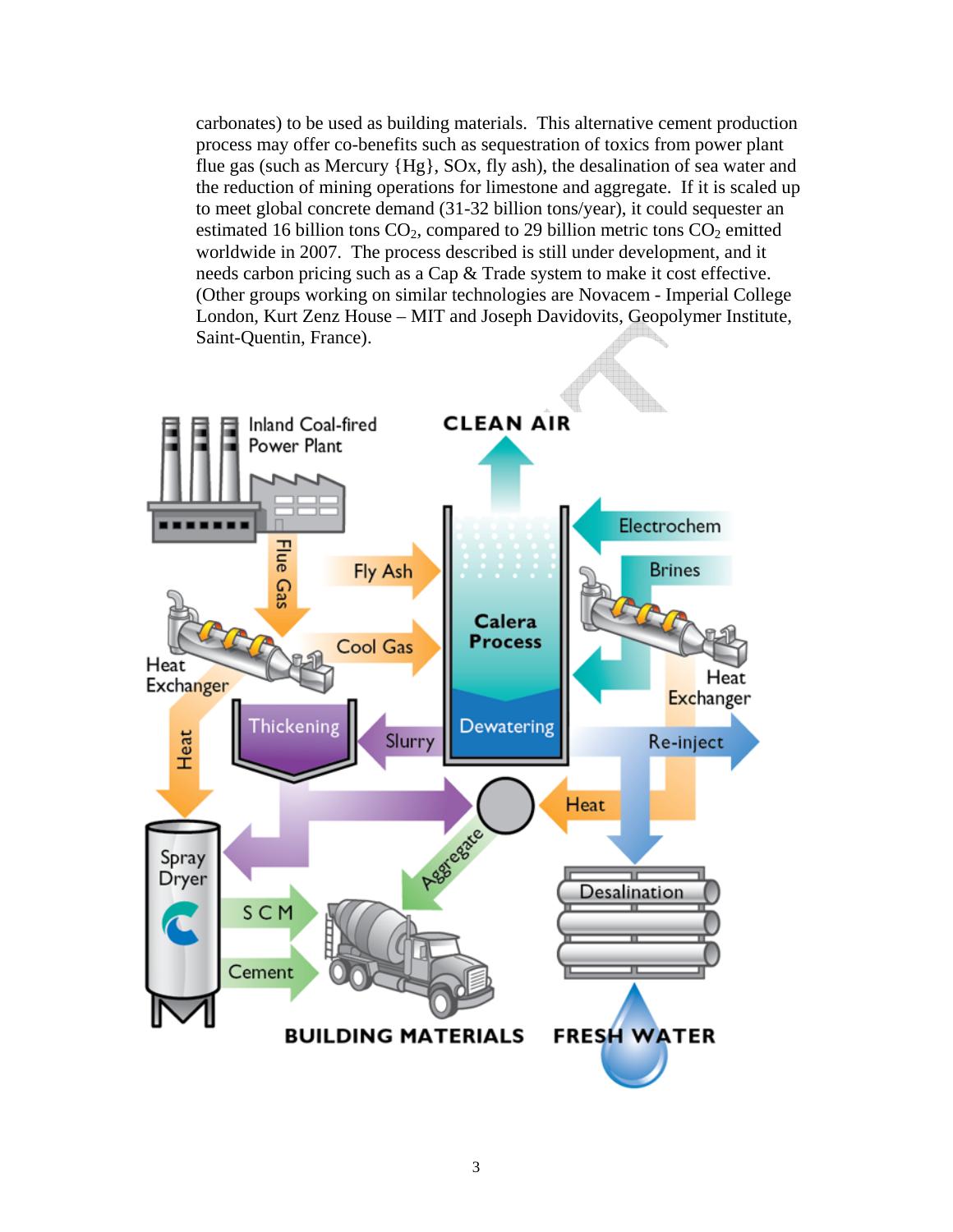# **Membrane Capture Key Points**

- 1.  $CO<sub>2</sub>$  from industrial sources is often mixed with other gases. Advanced membrane technologies have the potential to capture and concentrate  $CO<sub>2</sub>$ significantly and are currently in trial at power plants in Arizona.
- 2. Placing a membrane filter at a power plant could capture  $90\%$  CO<sub>2</sub> from coal plant using 16-17% of the plant's generated energy. This technology also requires either legal mandate or a substantial carbon pricing system such as Cap & Trade to become commercially viable (perhaps a carbon price of \$25-30/ton  $CO<sub>2</sub>$ ).

# **Capture Emerging Issues**

- The mineralization via aqueous precipitation process is being tested for coal plants, but should also be considered for California's lower carbon-emitting natural gas plants or industrial sources.
- As this process is still in the pilot stage, additional information such as more detailed process flow diagrams, how it works, whether in gaseous or aqueous state, etc. would help others evaluate scaling, pollutants, etc.
- The environmental impacts of scaling up such technology, as well as cost with smaller  $&$  dispersed  $CO<sub>2</sub>$  sources require additional study.
- The Air District has not yet evaluated whether it is appropriate to "endorse" new technologies such as Calera's, or geological sequestration. Even if the Air District chooses to make such endorsements on its own in the future, it may or may not wish to play a role in encouraging state or federal (CARB or EPA) acceptance.

# **SEQUESTRATION**

# **Sequestration Key Points**

- 1. Geological sequestration refers to pumping the captured  $CO<sub>2</sub>$  deep into the ground. Proponents acknowledge this is a transition technology, not a long-term solution. It has been in use for over 35 years for enhanced oil recovery from oil fields (injected  $CO<sub>2</sub>$  squeezes oil through fractures toward other producing wells).
- 2. Carbon capture and sequestration of the  $CO<sub>2</sub>$  emitted by fossil fuel combustion in the industrial and electric power sectors will be expensive and not without risk. However, the use of some form of carbon capture and sequestration will be a necessary interim step to achieve California s 2050 GHG emission reduction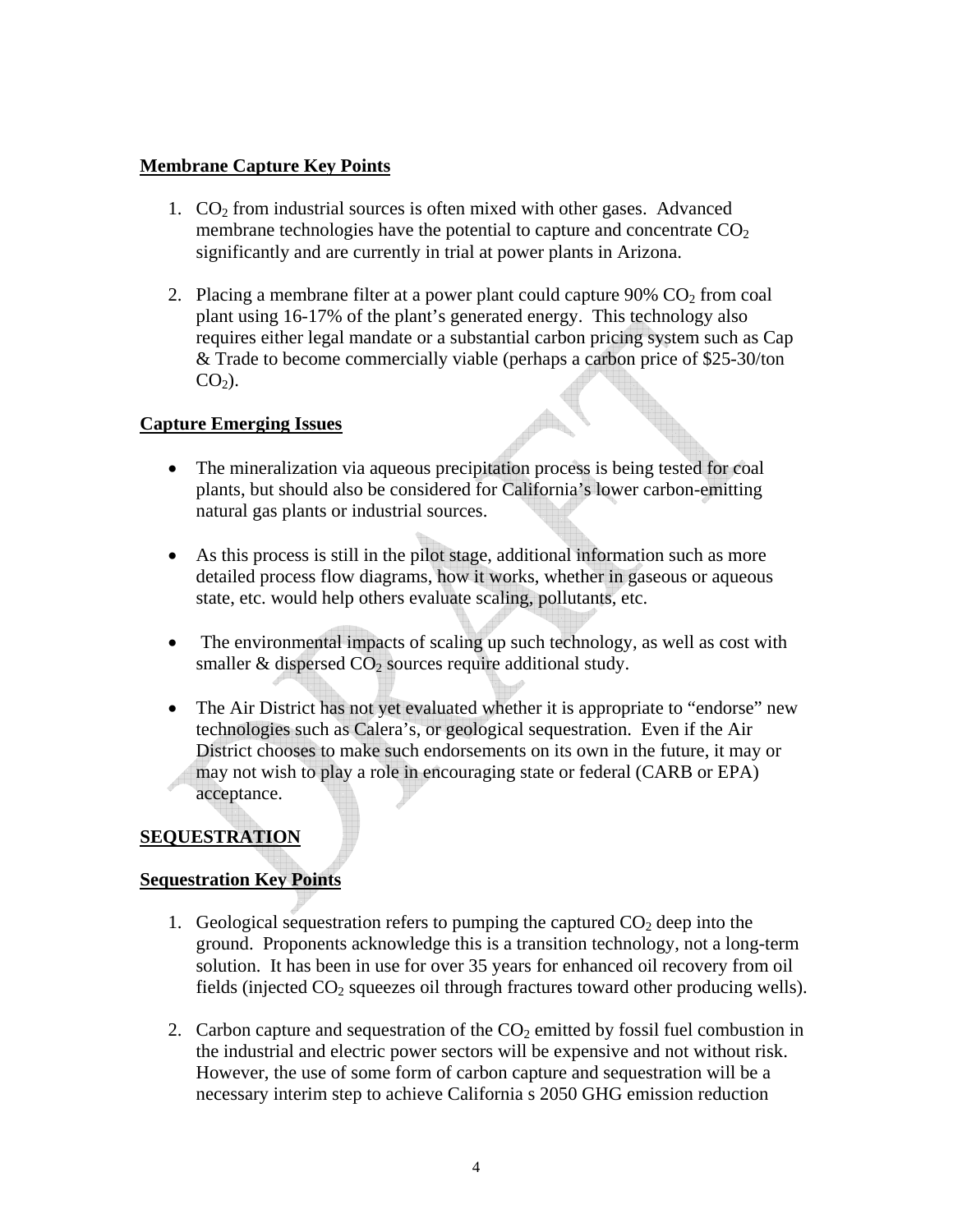target of 80 percent below 1990 levels in the transition from fossil fuels to renewable energy.

- 3. Cost estimates for industrial scale range from  $$20/t$  CO<sub>2</sub> (removed from natural gas) to \$50 (coal power plant) to \$90 (natural gas power plant), therefore requires a carbon pricing system such as Cap & Trade.
- 4. The sequestration sequence for captured  $CO<sub>2</sub>$  over time is as follows: structurally trapped -> residual small supercritical  $CO<sub>2</sub>$  bubbles & water in pores -> dissolved in water -> becomes mineralized.



# CO<sub>2</sub> trapping mechanisms over **time**

- 5. California has large physical opportunities for geologic storage of  $CO<sub>2</sub>$ , but may face long-term liability and regulatory issues.
- 6. The success of capture and sequestration processes will depend on the future price of carbon.

# **Sequestration Emerging Issues**

- The seismic risks associated with geologic sequestration of carbon need to be well understood for application in California.
- The questions of permanence & hazards of various sequestration reservoirs (depleted, saline water, coal seams, etc) must be studied.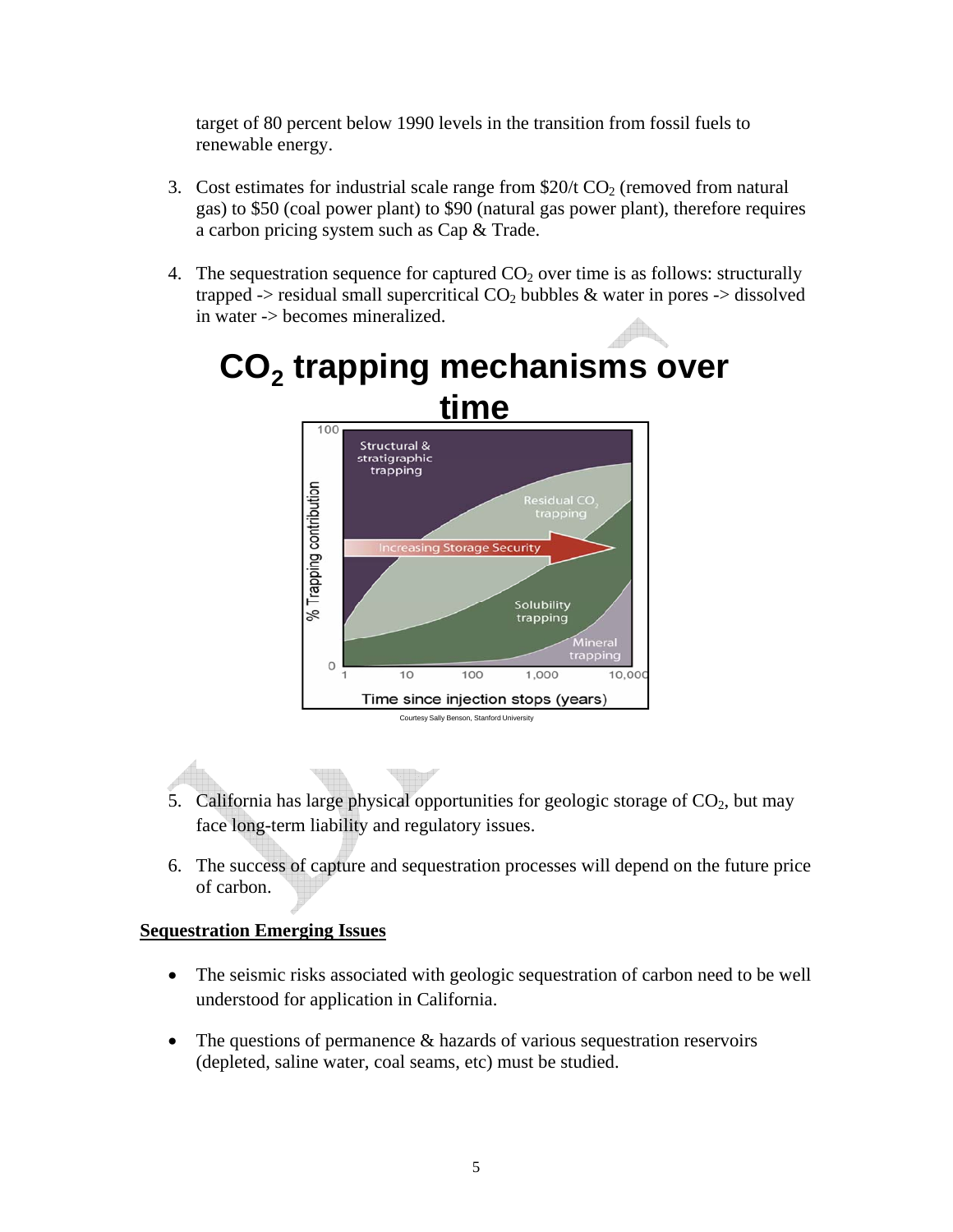• Increased underground storage of  $CO<sub>2</sub>$  will depend on the resolution of many regulatory issues, some well beyond the scope of the District, including topics such as ownership of pore space. The California Air Resources Board (CARB) working with the California Public Utilities Commission (CPUC) and the California Energy Commission (CEC), has a convened a panel to address regulatory and legal aspects of carbon capture and storage programs. Their report is expected in November 2010.

# **CAP & TRADE**

# **Cap & Trade Key Points**

- 1. CARB is developing rules for a Cap & Trade system to meet the 2020 emission reduction target under AB32. California is coordinating its market design with the Western Climate Initiative (WCI), which includes western US states, Canadian provinces and Mexican states. CARB plans to hold workshops and issue regulations later in 2010.
- 2. A statewide Cap & Trade program provides a flexible regulatory tool using a market-based approach to controlling and reducing GHG emissions, including those from industrial sources. It works in the following way: The "Cap" is a limited number of allowances (permits) needed by regulated sources to emit declines over time. When the demand for allowances exceeds the supply, scarcity exists, and the allowances become a valuable commodity, which may be traded between regulated entities. Ideally, the price of allowances provides an economic incentive to regulated entities to reduce their emissions at a reduced cost compared to "command and control" regulations, and can stimulate innovation, efficiency and green jobs in California. The total number of allowances multiplied times the price on each allowance represents the newly created "allowance value" which may be allocated to various sectors or towards public purposes.
- 3. Cap & Trade programs are complex and previous programs in other regions have not always been successful. Dangers include: over-allocation and free allowances, hot spots of non- $CO<sub>2</sub>$  pollution, and equity issues, offsets and costcontainment, price spikes or market manipulation, and the power of special interest lobbyists in designing the system.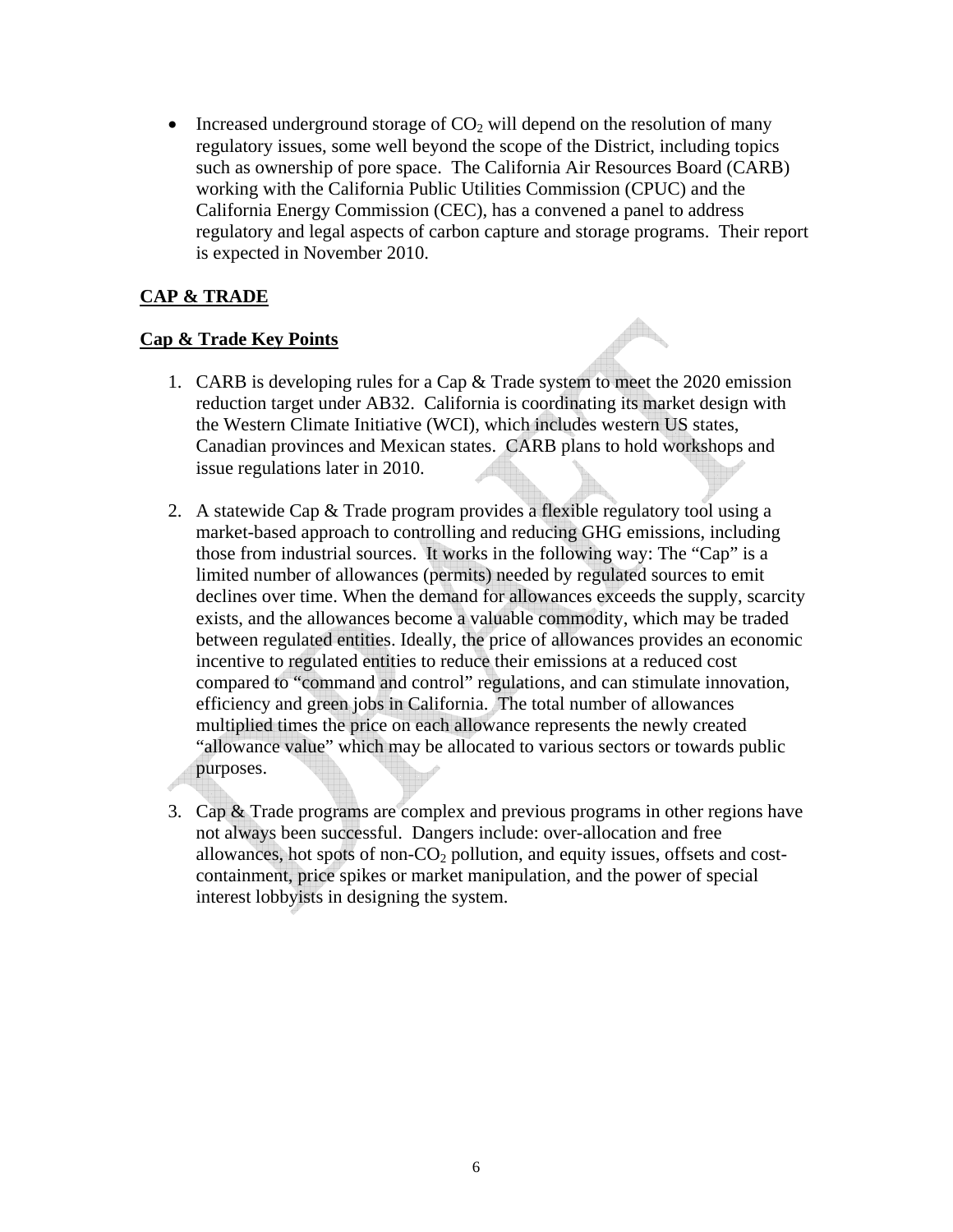- 4. Design elements of a Cap & Trade system include the following:
	- a. Scope: Which companies are covered under the cap? California plans to cover 85 percent of emissions, primarily in the energy and transportation fuels sectors. A key concept is whether the point of regulation is closer to "upstream" companies (where the fossil fuel enters the economy; i.e., coal mining or oil extraction) or "downstream" companies (i.e., end users, gas stations, etc.).
	- b. Allocation: How are permits distributed? They can be given to companies for free or sold (auctioned) to them. Free allocations can assist trade-impacted industries, or municipal utilities that may not be able to pass costs on to consumers. Administrative allocation in the European Union resulted in over allocation, volatile prices, and fewer emission reductions than expected, but CARB hopes their baseline GHG emission inventories will help prevent that. Selling permits to regulated entities can generate revenue for climate change mitigation and adaptation programs. CARB's Economic and Allocation Advisory Committee (EAAC) recommended that CARB "should rely principally and perhaps exclusively, on auctioning as a mechanism for distributing allowances." CARB's AB32 Scoping Plan contains the goal of a 100 percent auction of allowances, which is widely accepted in the economic and environmental advocacy community.
	- c. Use of allowance value: How auction revenues are used. Revenues should generally be used to support the public interest or complementary goals of AB32, such as reducing emissions, supporting public health, and addressing disproportionate impacts and social and economic justice and equity. The EAAC reviewed many options for the use of allowance value including returning revenues to consumers through a dividend check or through the tax system, supporting research and development, a Community Benefits Fund, and other programs.
	- d. Offsets: Offsets are reductions made in uncapped sectors (such as agriculture) that can be sold as credits for other polluters excessive emissions. There are many design aspects of offsets, including whether they are "verifiable and additional" (in other words, do they actually reduce emissions, and did they occur as a result of the program). Offsets are thought to be one approach to cost-containment, by allowing industrial sources to substitute offsets when permits are scarce.
- 5. In addition to greenhouse gas reduction, AB32 requires the California Air Resources Board to maximize public health co-benefits, reduce air pollution, and avoid disproportionate impacts to low income communities. Evaluating public health outcomes is critical to all climate policy development, particularly in market-based strategies like the Cap & Trade program.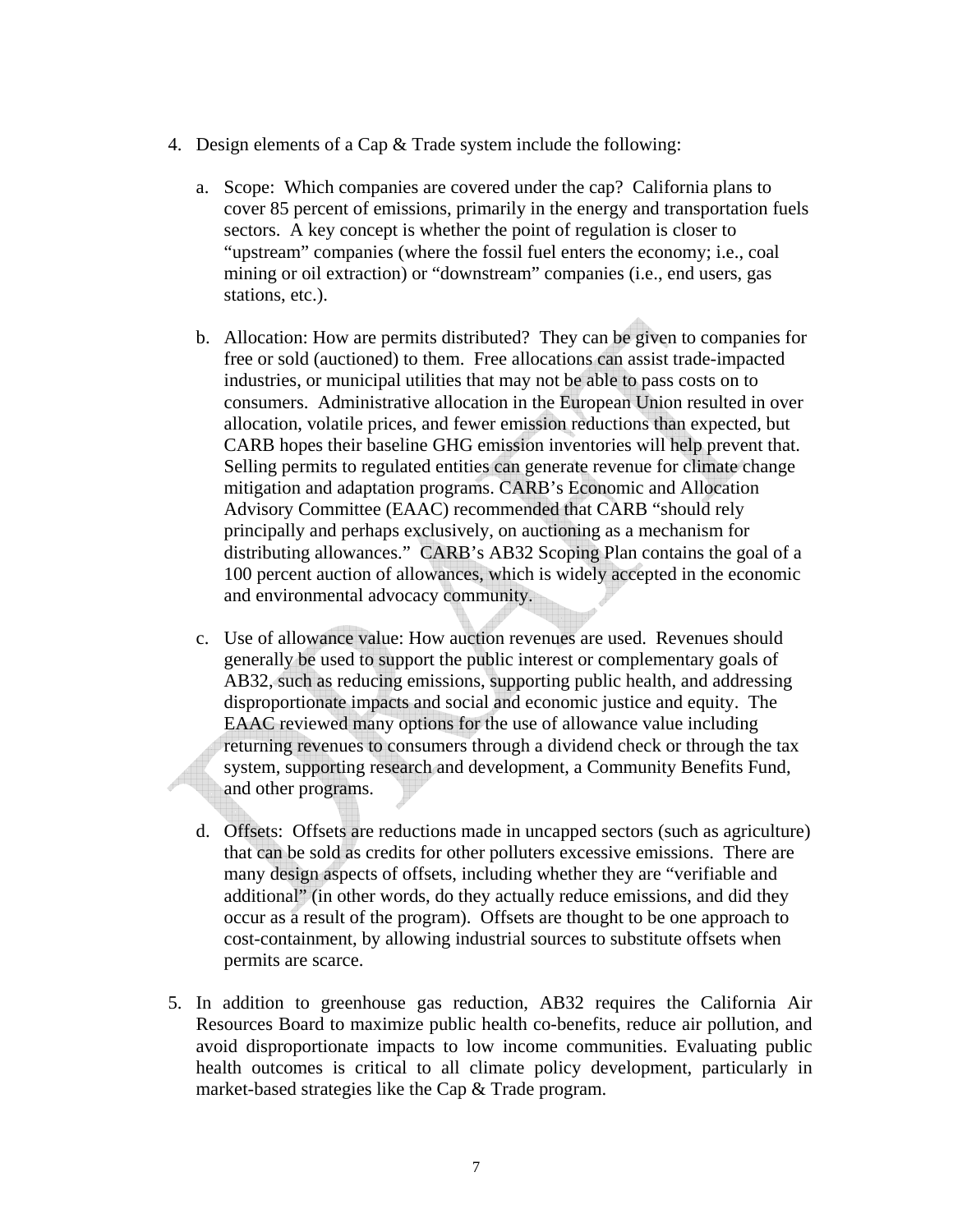6. A carbon price can affect innovation in controlling emissions from power plants and other industrial sources. It seems less likely that it would result in decreased consumption of oil for transportation, and associated emissions, because, among other reasons, the transportation sector is not thought to be very price sensitive within the projected range. It is expected to only increase the price of gasoline 5 to 20 cents per gallon.

### **Cap & Trade Emerging Issues**

- High Prices vs. Low Costs: There is a conflict between the interest in keeping costs low to consumers and encouraging a high cost in order to adequately reduce  $CO<sub>2</sub>$  emissions. An allowance price that is too high will place a burden on households and businesses. **A price set too low will not generate the pricing signal needed to encourage actual, operational reductions and investment in green technologies.**
- Free allocation of allowances to industrial sources may diminish the incentive to reduce emissions through investment in cleaner technologies that will have near term public health benefits.
- CARB is planning to set a price on carbon in 2012. **The proposed price of \$12 to \$18 per ton of CO**2 **is not high enough (\$30 is the minimum price signal needed to make alternatives and sequestration viable). Costs should be recovered.**
- Public health: Allocation of allowances under a cap and trade program needs to be designed to be cognizant of health impacts. The California Air Resources Board is conducting a Health Impact Assessment of a cap and trade program to help inform policy options such as allocation distribution, restrictions on trading in highly polluted areas or the appropriate quantitative and geographic limits on offsets. The HIA will also evaluate appropriate uses of program revenue to support public health goals of AB32.
- Just as California's market design could positively influence the national debate, Federal policy will have important implications for California – creation of a national-scale market and a market state by state will make it easier for industries to comply with regulations. The Kerry-Lieberman bill recently considered in the Senate would have limited the ability of states to undertake action on their own.
- Proposition 23 on the November 2010 ballot proposes to suspend AB32. This would eliminate California's ability to implement a cap and trade program under AB32. The state will be able to continue to implement several of the other climate change measures through other authority, but absent the Cap & Trade program, it is likely that the costs to reduce GHG emissions will be higher.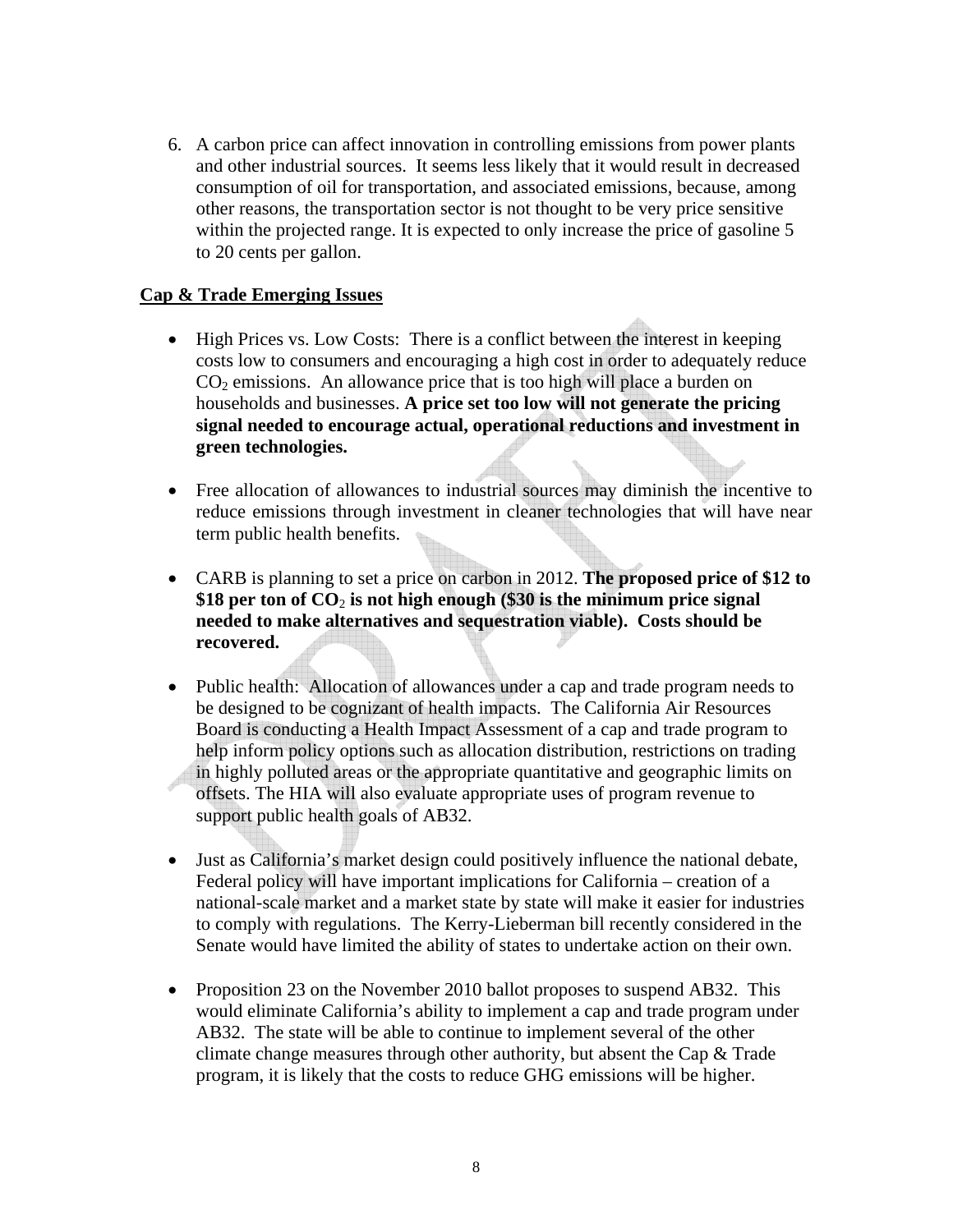• Market design such as the role of offsets in the Cap  $\&$  Trade program will be important in determining the viability of some forms of carbon capture and sequestration for California.

# **RECOMMENDATIONS**

# **Carbon Capture Recommendations**

- 1. The Air District should promote technologies that reduce air toxics, criteria pollutants and carbon emissions, as well as environmentally friendly carbon negative products.
- 2. The Air District should research and verify the air quality benefits of proposed alternative cement products such as Calera's and other companies. The Air District can advocate for the acceptance of lower carbon cement into building codes and specifications. The Air District can also look into encouraging the incorporation of near term uses for low carbon building materials by cities, regional transportation agencies and others. There may be future overlap with U.S. EPA's Performance Track permit streamlining, and performance based incentives.
- 3. The Air District can consider permitting processes that encourage compliance with new technologies that have multiple emission reduction benefits. Such emission reducing technology could become a possible approach to satisfy emission reduction requirements from certain industrial facilities, assuming the process achieves equivalent emissions reductions and cost savings). Eventually, the Air District could recognize reductions in embedded carbon in infrastructure projects and be able to distinguish between high-carbon and low- or negative carbon building materials during environmental review.

# **Sequestration Recommendations**

- 4. The Air District can track progress on membrane technology and geological sequestration, especially regarding public safety.
- 5. If determined to be a viable option by district staff, the Air District can participate in public outreach efforts about the issues involved. The potential for earthquakes will certainly be a major concern of residents in the Bay Area.

# **Cap & Trade Recommendations**

6. The Air District should encourage the establishment of a price on carbon that will make alternative and low carbon energy and industrial technologies economically viable, and spur innovation and jobs. The Air District can take formal positions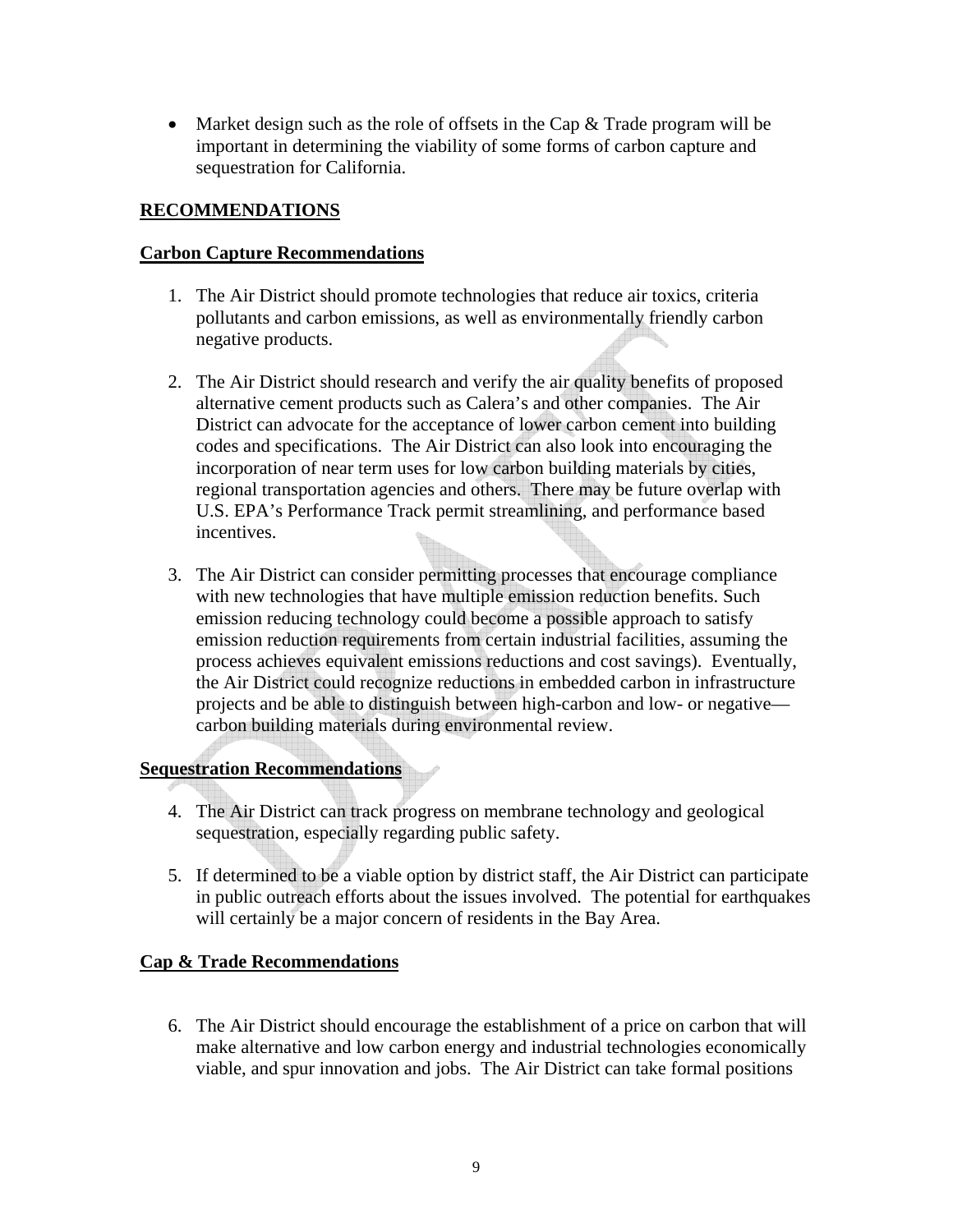supporting the creation of a "cost" to  $CO<sub>2</sub>$  emissions, via a carbon tax or welldesigned Cap & Trade program.

- 7. As a public health agency, the Air District should support the incorporation of public health priorities into any State Cap & Trade program.
- 8. The Air District should encourage CARB to include the following elements in the final regulatory framework:
	- a. A Cap & Trade framework that moves toward an auction of permits as quickly as possible to ensure that:
		- i. Owners of sources of GHG emissions bear the cost of GHG emission reduction programs through their direct activities or through the purchase of permits or quality offsets
		- ii. Local communities benefit from reductions in emissions
		- iii. Emission reductions may be encouraged onsite, but a market will exist to allow for purchase of permits or quality offsets from other sites
		- iv. Communities most impacted by industrial emissions are protected
	- b. The Air District should support allowance values that are directed to support the complementary goals of AB32 and maximize the occurrence of cobenefits, from an economic and public health perspective.
		- i. Allowance values should support community greenhouse gas reduction efforts to reduce air pollution, and avoid disproportionate impacts to low income communities. A community benefits fund could be established to help fund public health adaptation and mitigation as well as community greenhouse gas reduction efforts.
		- ii. Allowance values could be returned to consumers as per capita dividend checks to help low-income and middle-class households afford the costs of transitioning to cleaner fuel and energy sources.
		- iii. The Air District should continue to prioritize policies, programs and grant funding to vulnerable communities suffering the greatest health impacts from multiple sources of pollution. Public health and community protection must be considered as primary uses for allowance value.
		- iv. Improve community emergency preparedness for extreme weather events caused by global warming.
		- v. Invest in building and preparing the region's public health infrastructure to assist local governments in regional planning to reduce greenhouse gases and mitigating the impacts of climate change
- 9. The Air District should participate in the State's review process of definition and protocol for "offsets" in the state's Cap and Trade program. The Air District should follow any developments in this area to ensure that offsets meet standards